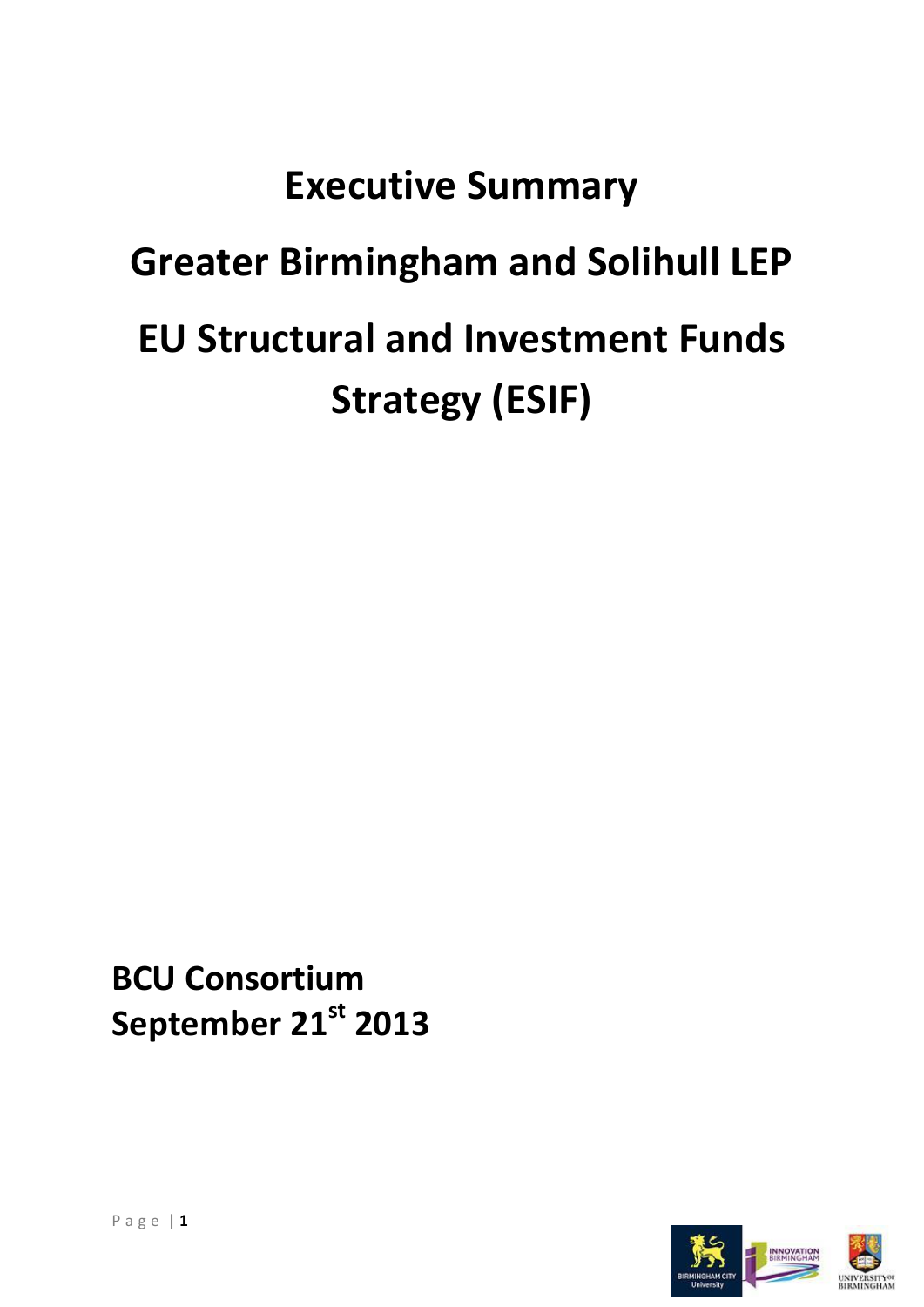# **Executive Summary**

# **Greater Birmingham and Solihull LEP**

# **EU Structural and Investment Funds Strategy (ESIF)**

# **1. Background**

The ESIF Strategy is a key pillar of the Strategic Economic Plan. The draft follows closely the Board's priorities detailed in the Strategy for Growth to focus the proposed use of the allocated EU funds from the European Regional Development Fund (ERDF) and the European Social Fund (ESF) for the period 2014 to 2020.

Total EU resources allocated to the LEP are circa £239m for this period.

Resources must be drawn down against the agreed Strategy which is to be submitted in draft to DCLG/BIS on 7<sup>th</sup> October for consideration. This summary highlights the key points of this Strategy.

The final ESIF Strategy document will be agreed and completed in January 2014 with a view to seek projects to start to bid for resources in line with the Strategic Economic Plan by mid -2014.

# **2. Rationale**

# **2.1 The strategic overview to the ESIF Strategy**

The Structural and Investment Fund Strategy is set against key external strategies. The EU 2020 Strategy<sup>1</sup> aims to achieve smart, sustainable and inclusive growth. The approach is responsive to the demands of climate change, the huge potential of the digital agenda and the imperative to create new jobs in the EU after the financial crisis.

The EU encourages cities and regions to develop integrated approaches through an the Integrated Territorial Initiative approach and to adopt "Smart Specialisation" approaches to innovation focussing on key strengths and embracing innovation at the grass roots through social innovation.

A Key EU target aims for Research, Development and Innovation to constitute 3% of GDP by 2020. The EU seeks a 20% reduction in greenhouse gases, raising the share of energy consumption from renewables to 20% and a 20% improvement in energy efficiency.

 $^1$  European Commission, Europe 2020, A Strategy for Smart, Sustainable & Inclusive Growth, 2010



**.**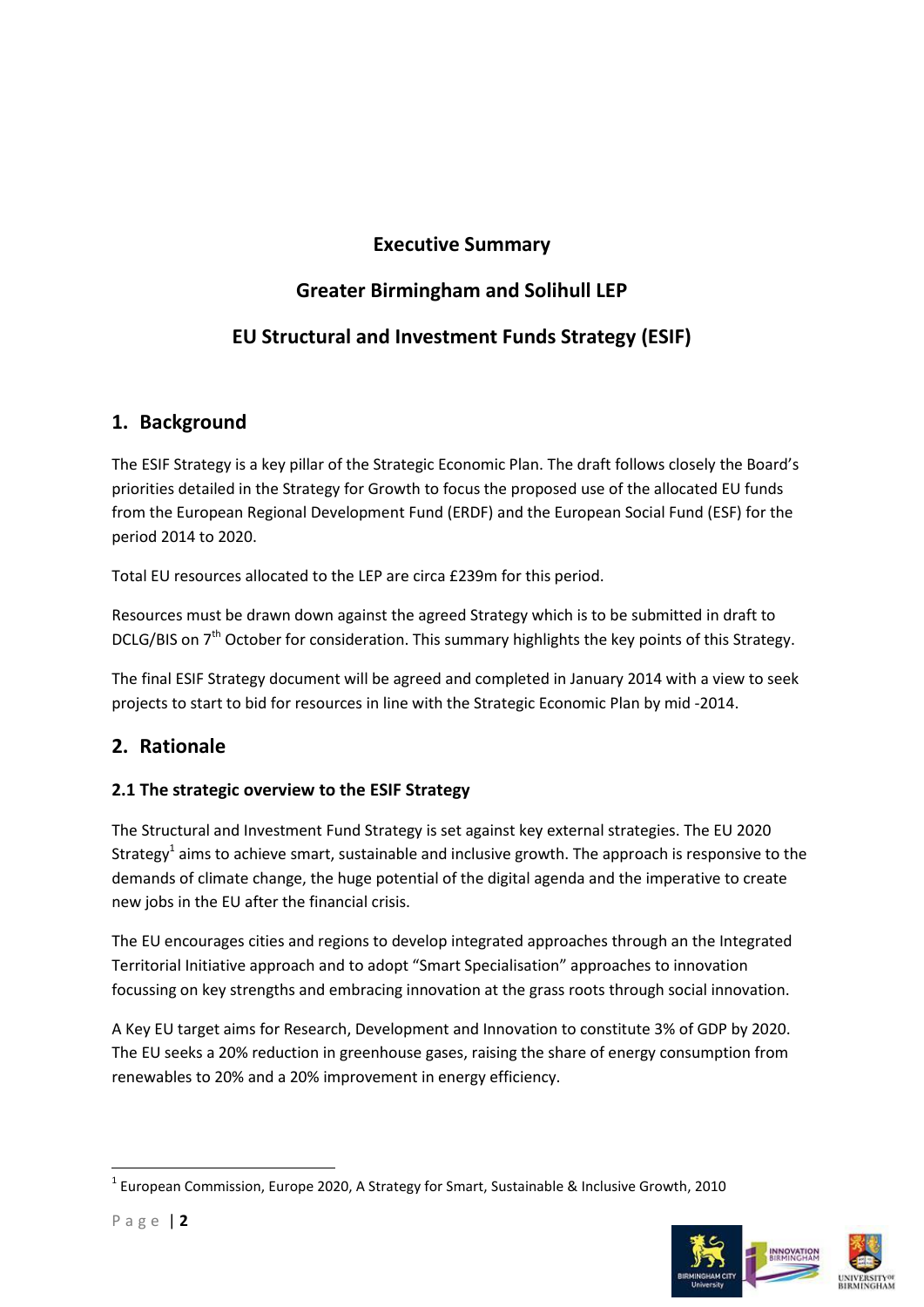UK National strategies emphasise the critical importance of innovation  $^2$  and the Witty Review further focusses on the importance of the 8 great technologies. $3$ 

The Heseltine Review encapsulated many of these ideas focussing on decisions being made on the ground closest to the communities which best understand their needs.<sup>4</sup>

The LEP produced its Strategy for Growth in May 2013<sup>5</sup> and The City Deal and the Skills Action Plan are underpinning structures to take the LEP forward in how EU resources should be applied. The Enterprise Zone Implementation Plan and the announcements on UK Central constitute important aspects to inform the ESIF Strategy.

# **2.2 The socio – economic background**

The recent news from JLR about the investment planned for the LEP represents an excellent backdrop. There has been a recent resurgence in manufacturing with positive developments in new sectors such as life sciences and digital. New infrastructure projects are significant, the Library of Birmingham, Birmingham Airport, the Translational Medicine Institute, BCU's Parkside Campus and New Street Station are recent developments. GBS LEP is a youthful and enterprising city region. However, rising unemployment represents a structural issue which needs to be tackled and there is a particularly serious issue in the rise of youth unemployment. Gender inactivity in terms of employment is also a concern particularly amongst Bangladeshi and Pakistani women. On a positive note, skill levels although comparatively low are on an upward curve. In terms of Innovation, the LEP is a mid –performer in the UK and poor in energy efficiency although recently there has been growth in the low carbon economy.

# **2.3 Strategic Choices**

There is therefore a need to focus resources in the ESIF Strategy to achieve impact as set out in The Strategy for Growth. The LEP is committed to investing in what works, as well embracing new approaches to achieve the next level of growth.

Approaches highlighted to meet the LEP objectives include an emphasis on collaboration, connecting the parts better together and planning for "serendipity" across the sectors, developing distinct sector plans for key strengths, adopting a cross cutting approach to digital and emphasising the key role social enterprise can play at the grassroots level. Key to this is the "up skilling" of local people to align skills development at intermediate and higher levels in support of the growth sectors.

Furthermore, innovation in the structures underpinning the investment through supporting new governance models such as the ITI (integrated Territorial Initiative) and new financial models such as JESSICA is highlighted.

This approach is reflected in the SIF's 3 ERDF priorities and 3 ESF priorities:

1



<sup>&</sup>lt;sup>2</sup> BIS Annual Innovation Report, 2012

<sup>&</sup>lt;sup>3</sup>Sir Andrew Witty's Review of Universities and Growth, Preliminary Findings, 2013

<sup>4</sup> Lord Heseltine Review, No Stone Unturned: in pursuit of growth, 2013

<sup>&</sup>lt;sup>5</sup> GBS LEP, Strategy for Growth: Delivering Growth, 2013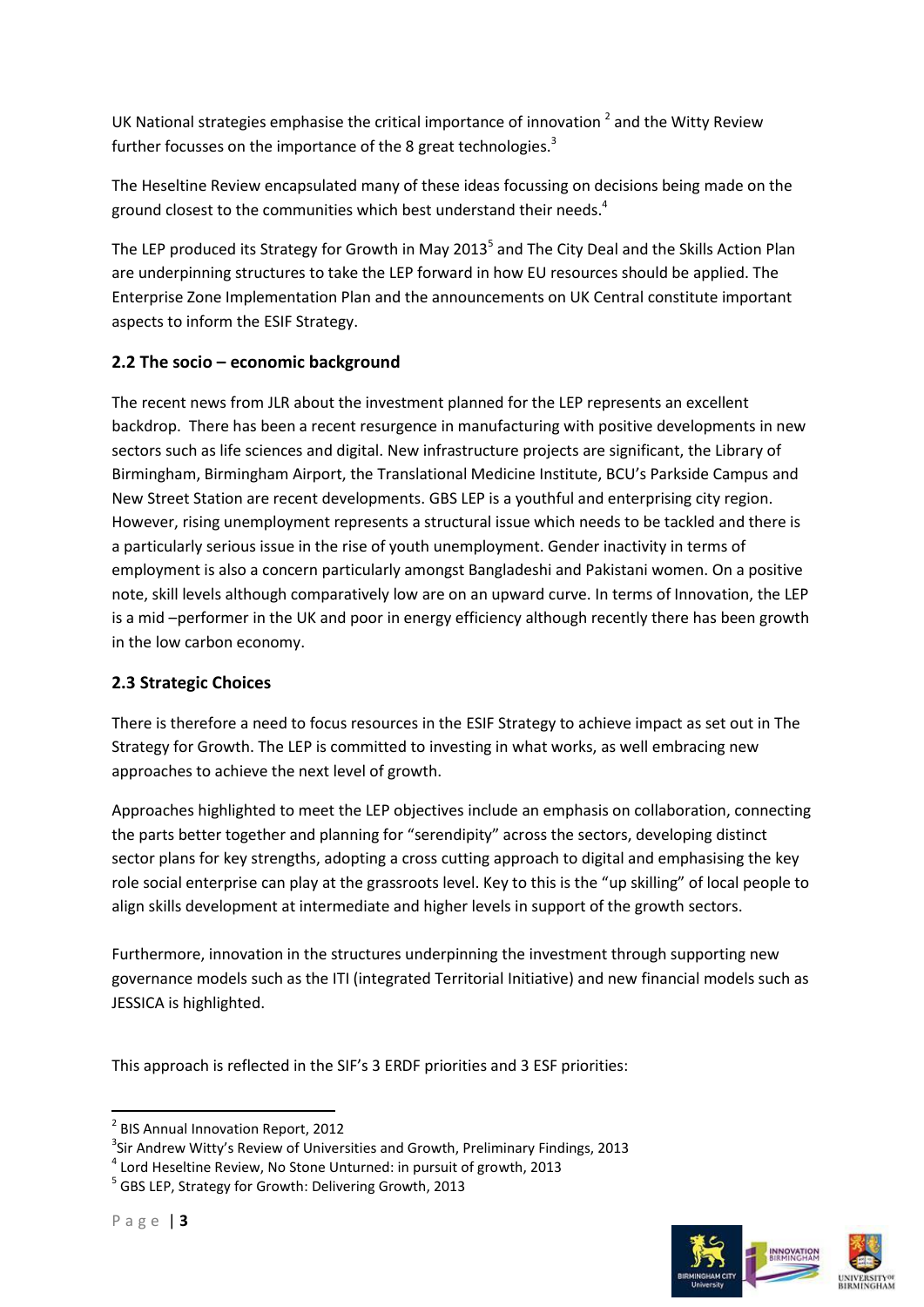- Innovation focus on core sectors plus developing the eco system for innovation across sectors
- Business and Enterprise focusing on the Strategy for Growth's sectors & jobs emphasising the key role of SMEs
- Low Carbon key drivers of retrofitting, decarbonised energy supply, sustainable transport and resource efficiency
- Employment and Mobility tackling youth Unemployment is critical
- Social Inclusion addressing gender economic inactivity as well as a range of other issues
- Adult skills and lifelong learning developing the skills to match employers' needs and those of the growth sectors

## **Introducing the Six Priorities**

The six Priorities are:

- **1. Innovation**
- **2. Stimulating Business and Enterprise**
- **3. Developing Low Carbon Communities**
- **4. Employment and Mobility**
- **5. Social Inclusion/Combatting Poverty**
- **6. Education Skills and Lifelong learning**

# **2.4. Spending Allocation**

The Strategy recommends the following initial spending allocation. This proposed split of resources between the priorities was agreed for consultation by the LEP Leadership Board on September 9<sup>th</sup> 2013. The relationship between the priorities in this strategy and the EU's thematic objectives is illustrated below:

|                                            | <b>ERDF/ESF Split</b> | <b>Suggested Split</b> |
|--------------------------------------------|-----------------------|------------------------|
| Innovation                                 | $50% =$               | £30m                   |
| <b>Stimulating Business and Enterprise</b> | £110m                 | £45m                   |
| Developing Low Carbon                      | <b>ERDF</b>           | £35m                   |
| Communities                                |                       |                        |
| <b>Employment and Mobility</b>             | $50\% = £110m$        | £37m                   |
| Social Inclusion / Combating Poverty       | <b>ESF</b>            | £37m                   |
| Education, Skills and Lifelong             |                       | £37m                   |
| learning                                   |                       |                        |
|                                            | <b>EAFRD</b>          | Will be minimal        |
| <b>Total EU SIF Growth Programme</b>       |                       | £220m                  |
| Youth Employment Initiative                | <b>ESF</b>            | £19m                   |
| <b>Total EU Resources</b>                  |                       | £239m                  |

The Six Priorities are described in this Summary with a rationale for each one and key Actions against each Priority.

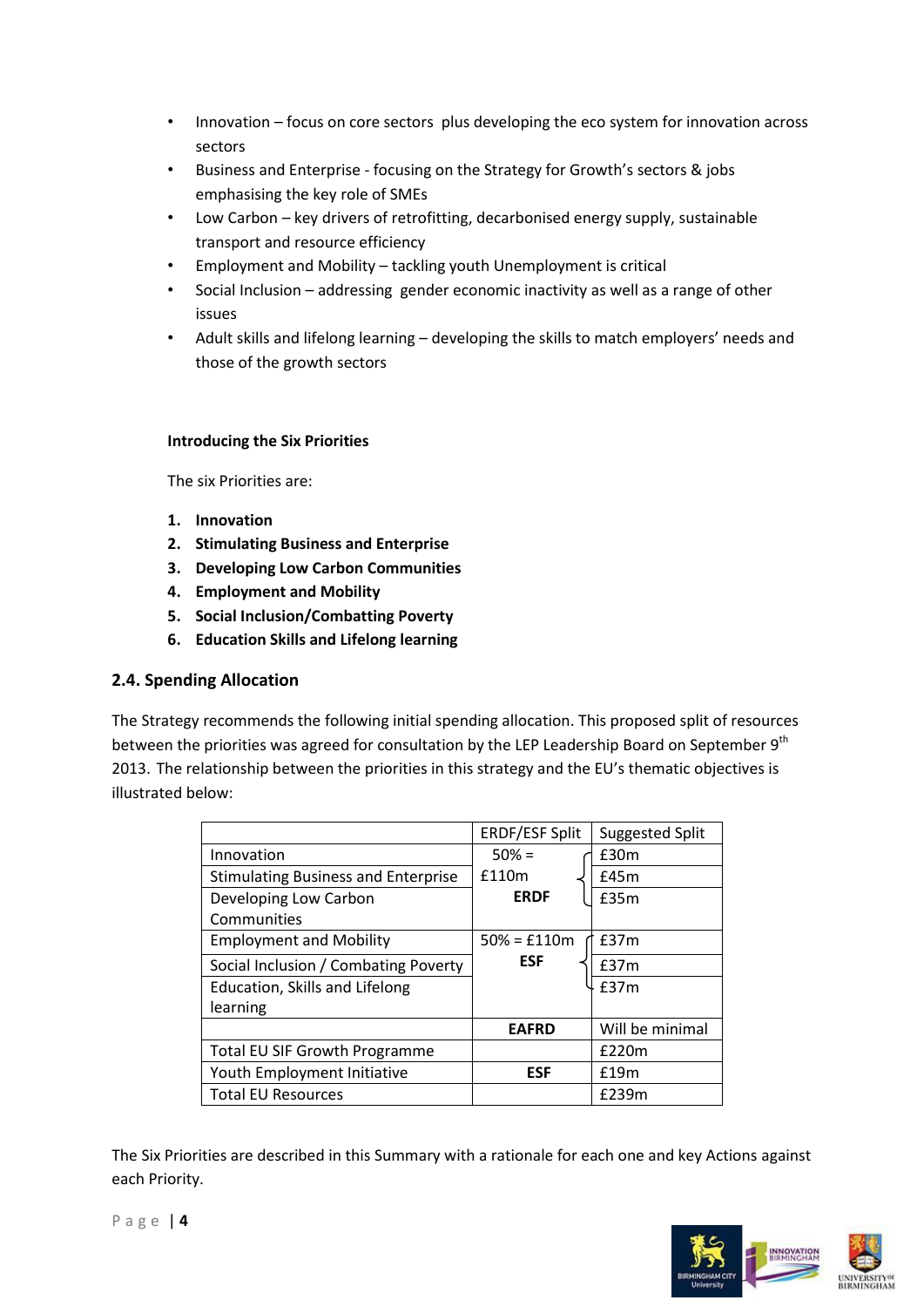# **3. Summaries of the Priorities**

## **3.1 Priority 1 - Innovation**

The planned programme needs to meet the requirements for a Smart Specialisation Framework for the LEP. Capital spend is limited in terms of scale and new capital spend should complement existing physical and research resources. Crucially this has involved the choice of key sectors to invest in. Appropriate ESF provision will be aligned to support the innovation actions. An enhanced Smart Specialisation Strategy and rationale based on this draft will need to be produced for the Innovation Priority to support the submission of the Final Strategy.

The key sectors in the Innovation priority in line with Strategy for Growth are:

- Life Sciences
- Advanced Manufacturing
- ICT/Digital CCIs
- Low Carbon

These key areas will be supported by the following Actions.

## **3.1.1 Physical Infrastructure for Innovation including incubation space for enterprises linked to research institutions.**

There will be provision for between 3 to 5 major new university led centres. These will be Demonstrator Centres connecting the research community with SMEs. The approach builds on the success in the current programme. The Demonstrators will help companies which are early adopters of new technology and accelerate commercialisation.

Provision for Demonstrators which are collaborative and can help speed ideas to market will be considered – the idea of Rapid Concept Development Centres.

There will be provision for 2-5 incubator centres linked to research centres for new business start -ups.

# **3.1.2 Building Collaborative research between enterprises, research institutions and public institutions**

The specific Actions are:

- **Networks for Innovation** focussing on growth SMEs in the four priority areas to help develop new ideas and collaborate across the specialist areas.
- There will be an emphasis on the role of **HE Business Schools** in this Action building on the Goldman Sachs Programme approach.
- **Graduate Start up Schemes** support for graduates in terms of mentoring, training, rental costs and access to finance, building on the success of BSEEN and SPEED projects in the current Programme.

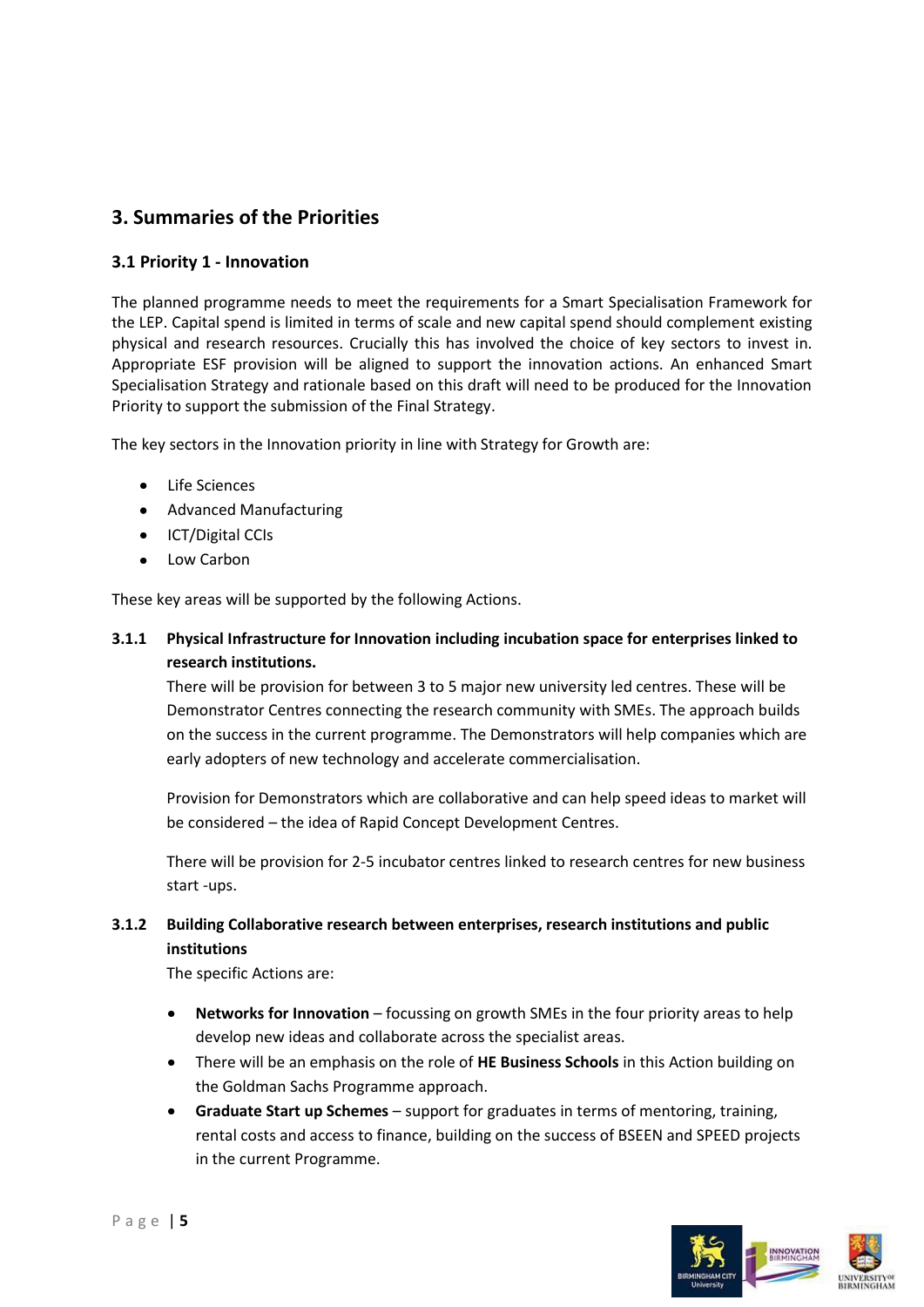- **HE Spin –outs** (including social enterprises) focusses on HE Spin Out companies and for advice on licencing of IP linked to research activities.
- **Placement Schemes** between sectors supporting placements for specific time periods to facilitate knowledge transfer across LEP Priority sectors
- $\bullet$ **Links to innovation activities outside the GBS LEP** – supporting "knowledge pull" from the UK and globally and building the LEP as a place where knowledge workers want to interact with. Emphasis will be on Catapult Centres in terms of the UK.

#### **3.1.3 Commercialising the Knowledge Base – supporting SMEs to bring new products to market**

The specific actions are:

- **Challenge events and Spill over Labs** These provide mechanisms to gather together a range of stakeholders to focus on key economic and societal issues and challenges. The Action will allow for ideas to then be further worked on to enable commercialisation of new ideas arising from the process.
- **Investment in innovation** including Venture Capital Funds providing investment finance for commercialisation where there is a gap from mainstream sources. Cross LEP in nature building on the Advantage Proof of Concept Fund.
- **Innovation Vouchers** supporting SMEs primarily within the Priority Sectors but covering all sectors in Delivering Growth where there is an "innovative" aspect.
- **Public sector drivers** the focus will be on both pre-commercial procurement and in supporting SMEs in major capital projects within the Strategy for Growth.

# **3.2 Priority 2 - Stimulating Business and Enterprise**

The government's ambition to make the UK the best place in Europe to start, finance and grow a business, and the GBSLEP's mission to create jobs and grow the economy - and in doing so raise the quality of life for all of the LEP's population, sets the context for this Priority.

#### **3.2.1 Business Support**

Key Actions are:

- **Business Support Gateway** A single, easy to navigate signposting service for all businesses – regardless of size and sector - across the GBSLEP area is required. Such a service is already promoted in 'The Path to Local Growth' and could include a web portal as well as a tailored service to reach out to sectors, areas and communities which are currently under-utilising mainstream business support services. The inclusion of a Business Needs Analysis will further help specify the potential sources of support.
- **Advice and support to growth businesses** building on the success of the Goldman Sachs Programme seeking to maximise the expertise of Business Schools
- **Supply Chain development** maximising opportunities to build on new supply chains including FDI as well as existing chains. This builds on existing provision (e.g. MAS and the Green Bridge Programme).

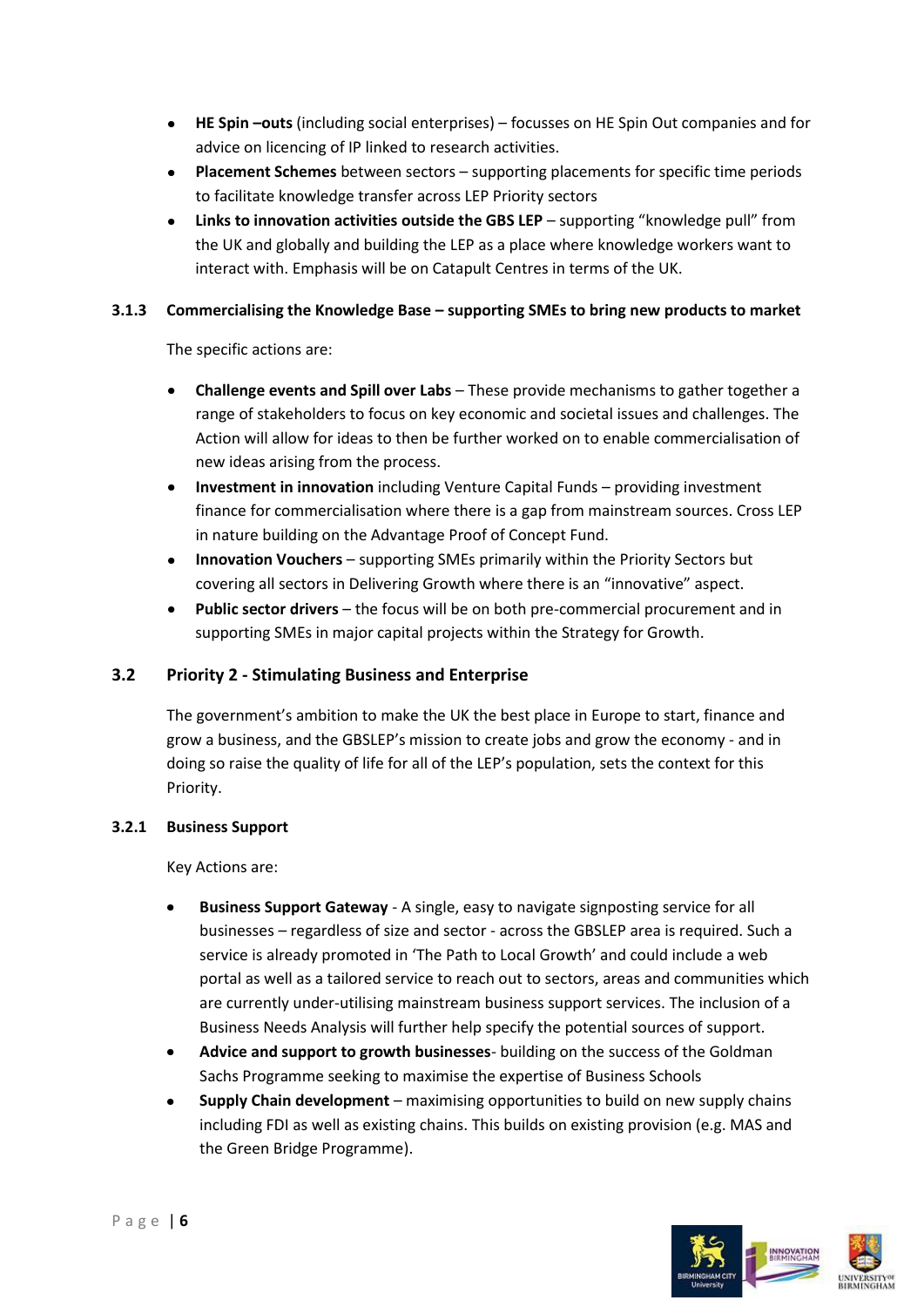- **Small scale business finance** A programme of small-scale finance, soft loans and low or  $\bullet$ non-interest based finance, as well as micro-loans of up to £5,000.
- **Co working and Enterprise spaces** supporting new stars and freelancers across the LEP in providing support for flexible space (Moseley Exchange and Boxxed in Digbeth are current examples).
- **Mentoring and coaching** supporting talented individuals within SMEs
- **Social enterprise hubs** supporting community led innovation at the grass roots and connecting to other social enterprise spokes in the LEP area.

#### **3.2.2 Stimulating Young business**

Key Action- Incubator and Accelerator activity

**Incubator and Accelerator activity** – aimed at young companies and at entrepreneurs seeking to start a business mid-career

#### **3.2.3 Access to Finance**

Key Actions-

- **Growth Equity Fund** focus on growth businesses in the LEP key sectors including working capital and tooling.
- **Early Stage Equity Fund** focused on young businesses
- **Pre-start technology Fund** for proof of concept complementing TSB programmes  $\bullet$
- **Small Scale gap funding** up to £25k for capital investments
- **Business Angel Network** for existing and potential Business Angels with an international dimension

#### **3.2.4 Capitalising on the internationalisation of the GBS LEP economy**

Key actions-

- **Export Support** export readiness for SMEs including video conferencing and global connections
- **Attracting FDI** focussing on supply chains and sector strategies to meet LEP priorities
- **Export skills development** support for training in internationalisation, admin and finance

# **3.3 Priority 3 - Developing Low Carbon Communities**

Within this priority the programme combines a number of the low carbon and environmental objectives set out in the EU regulations. These objectives are designed to help Europe meet its ambition of reducing greenhouse gas emissions by 2020 by 20% compared to 1990 levels; to increase the share of renewables in final energy consumption to 20%; and to achieve a 20% increase in overall energy efficiency. The UK government wishes to ensure that there is a strong focus within the use of these EU funds on the energy efficiency arena ensuring that real improvements are made

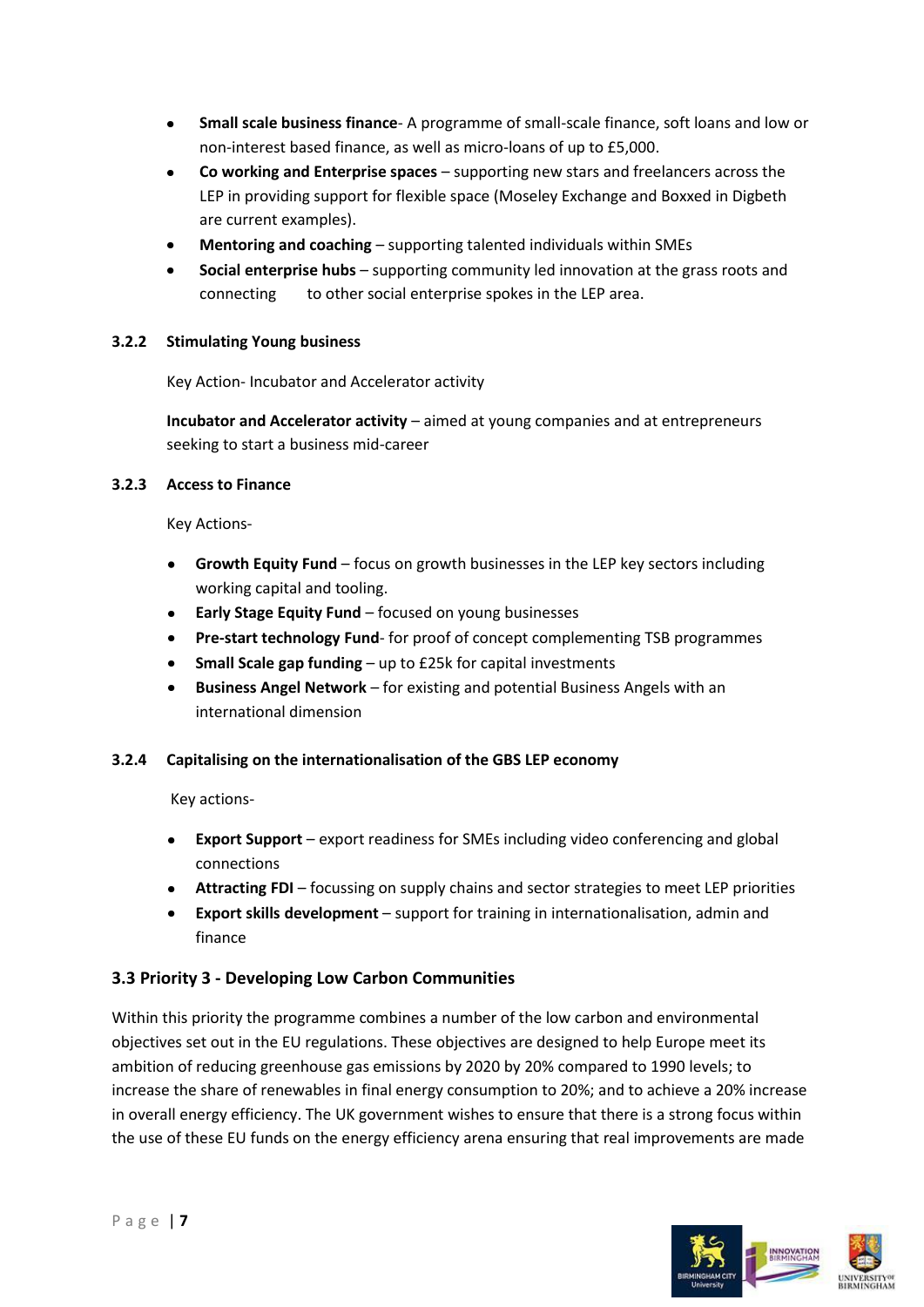in the energy efficiency of homes, businesses and transport. This priority is particularly concerned to contribute "to the shift to a low-carbon and resource efficient economy".

It is proposed to explore a JESSICA funding mechanism for this Priority before the January submission.

There are four main themes to the Priority:

#### **3.3.1 Improving the energy efficiency of buildings in the GBS LEP area**

Key Actions-

- **Renovation and retrofit to aid domestic energy efficiency**
- **Retrofitting of tower blocks** representing some of the largest carbon savings
- **Improving heat and energy efficiency** commercial and public buildings

In addition there will be actions funded from the ESF priorities to provide **new skills to service the green economy** including building networks of advisors for area based community transformation.

## **3**.**3.2 Modernising the energy system & developing a more decarbonised local energy generation capacity**

Key actions –

- **Developing Combined Heat and Power (CHP)** networks in the LEP area.
- **Biomass materials as an energy source**
- **Pyrolysis for local settings building on the expertise of EBRI**.
- **3.3.3 Creating more sustainable opportunities on travel**

Key actions-

- **Travel improvements** which link people to **employment** opportunities.
- **Focus on cycling** pathways, infrastructure, canal networks and bike hubs.  $\bullet$
- **Utilisation of ICT t**o help people make informed travel choices
- **Extend the Smarter Choices** Programme to promote public transport and cycling options.

## **3.3.4 Improving Resource Efficiency by re-use of waste and regeneration of old industrial districts**

Key Actions-

- **Assisting businesses** to be more profitable through take up of energy efficiency schemes
- Building the **Green Supply Chain**
- **Industrial Symbiosis** recovery and reprocessing of waste materials from one industry to be re-used by other businesses. Internationalising this approach for which the LEP has a world- wide market.

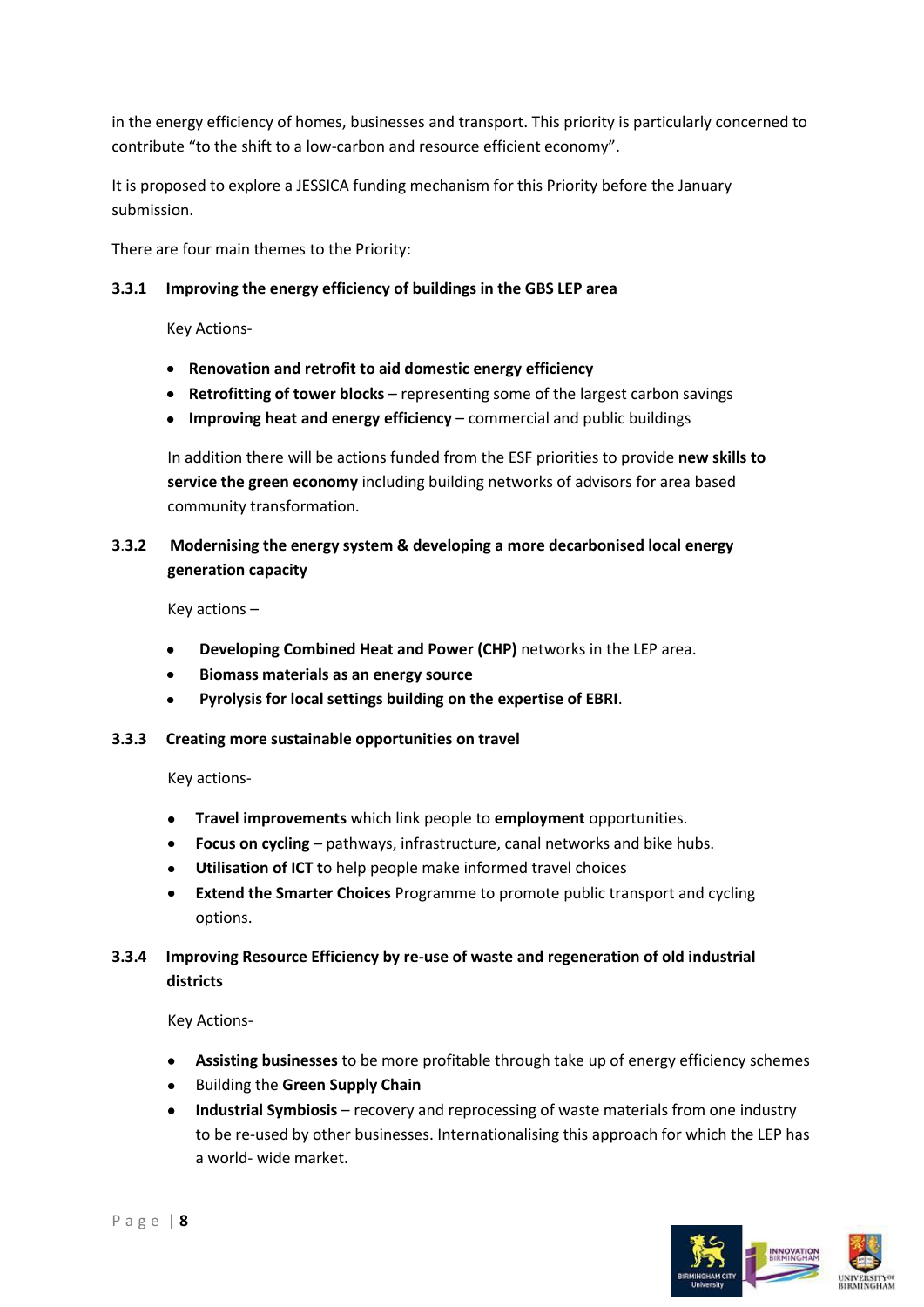- Focussing on **district approaches** building on the success of the Tyseley Environmental Enterprise Zone.
- Support for **limited green infrastructure investment** to bring forward sites for redevelopment.
- **Create** a **green digital infrastructure -** projects in this Priority to connect digitally in the LEP and beyond.

#### **The next three Priorities are specific to ESF**

## **3.4 Priority 4 - Promoting Employment and Mobility**

The overall percentage for those of working age in employment in GBS LEP is 64.5%; over six per cent lower than the average for the UK (70.6%).

Notably employment among working age females in Birmingham is less than 50% (49.1%) There is a general and persistent problem with the percentage employed, largely concentrated in Birmingham and particularly amongst women. Within the GBS LEP, Birmingham has the highest unemployment rate (10.4%) significantly above the levels in the other area. Lichfield (2.4%) has the lowest rate.

As a result of Birmingham's high level of unemployment the overall GBS LEP unemployment rate (7.1%) is significantly above that of the UK (4.7%). Youth unemployment in Birmingham (19.2%) is considerably higher than all other areas within the LEP and almost double UK average (10.9%).

The Skills Action Plan has a target of Unemployment rate to reduce to the Core Cities average by 2020 and for the youth unemployment rate to similarly decrease to the Core City average, again by 2020.

A proportion of the ESF resources will be taken for new approaches to pilot innovative methods of delivery to involve the third and community sector including social enterprises and trade unions.

Key actions-

- Creating employment opportunities through initiatives like the Birmingham City Centre Enterprise Zone, the Enterprise Belt and UK Central, investment in priority sectors and sectors where significant replacement demand is anticipated.
- Additional/ more intensive support for **LTU/unemployed** to move towards, enter or progress in work (& self-employment) and including innovative ways of providing work experience, training and pre-employment training.
- Reducing Young People **NEET** (e.g. literacy, numeracy, traineeships /apprenticeships, brokerage, innovative & hard-to-reach actions) in deprived GBS LEP areas.
- Responding flexibly to **employer demand** in local labour markets where LEPs and their partners identify specific needs.
- Providing additional/innovative support to **specific target / marginalised groups** e.g.

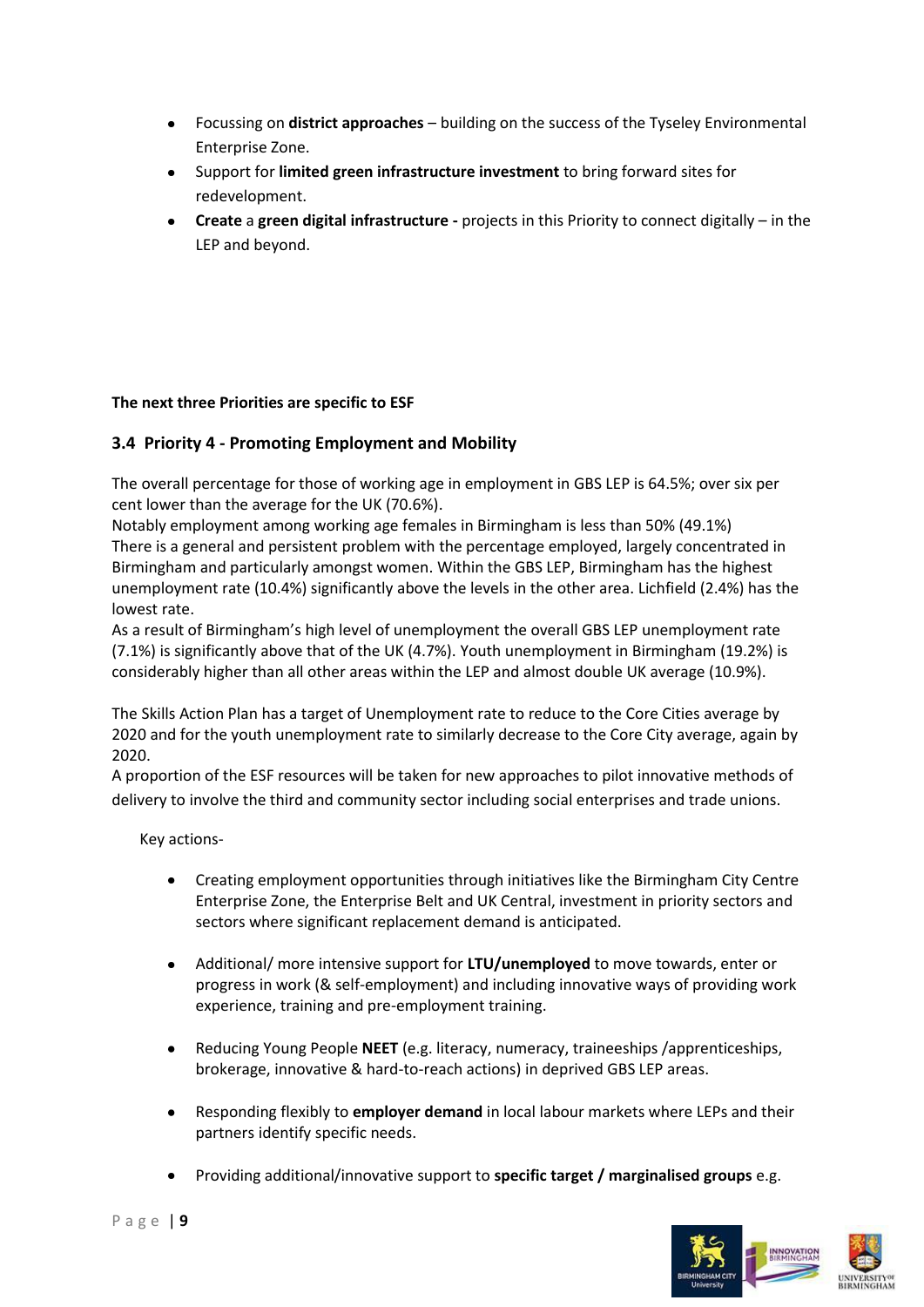people with disabilities or health barriers, young lone parents, carers, ex-offenders. Also gender equality.

- Promoting self-employment as a credible route out of "worklessness".
- Jobs created through SME development including the uptake of new/improved business processes and technology – supporting SMEs to grow by attracting talent locally.
- Overcoming **rural** employment challenges and creating job opportunities important **tourism, recreation and leisure** projects.

## **3.5 Priority 5 - Promoting Social Inclusion and Combatting Poverty**

The Europe 2020 strategy has a goal of promoting social inclusion, in particular through the reduction of poverty, by aiming to lift at least 20 million people across the EU out of the risk of poverty and social exclusion. The number of people at risk of poverty or social exclusion in the UK has fallen slightly from 14.2 million in 2010 to 14.0 million in 2011. There are also other potential measures for this thematic priority for instance the Government estimates that there are 120,000 families living particularly troubled and chaotic lives.

Locally, deprivation is mainly concentrated in Birmingham but most of the GBS LEP area has pockets of deprivation. Birmingham is the most income and employment deprived local authority in the country  $(1^{st})$  and has the highest percentage of its' Super Output Areas (SOAs) in the 10% most deprived SOAs in the country (39%) in the GBS LEP and is measured on 'rank of deprivation' 9<sup>th</sup> in the UK (Bromsgrove is  $(281<sup>st</sup>)$ .

Key Actions-

- Targeting **specific communities or ethnic minorities** with high levels of poverty and social exclusion
- Tackling barriers to work in **troubled families and** complementing/adding value to other services/funds helping those with **complex barriers** closer to employment
- Tackling barriers to work in a holistic/integrated way including early action
- Additional support for **specific groups** (ex-offenders, young people, Universal Credit claimants)
- Combating **discrimination** and promoting **equal opportunities**
- Support for **social investment, enterprises and social entrepreneurs** to work creatively to find new ways of tackling exclusion
- Support for activities promoting **social inclusion whilst tackling environmental issues** (plus fair access to **rural** services and amenities)
- Innovative **social investment / innovative models** focusing on disadvantaged individuals and families. This might include the use of digital technology to track the

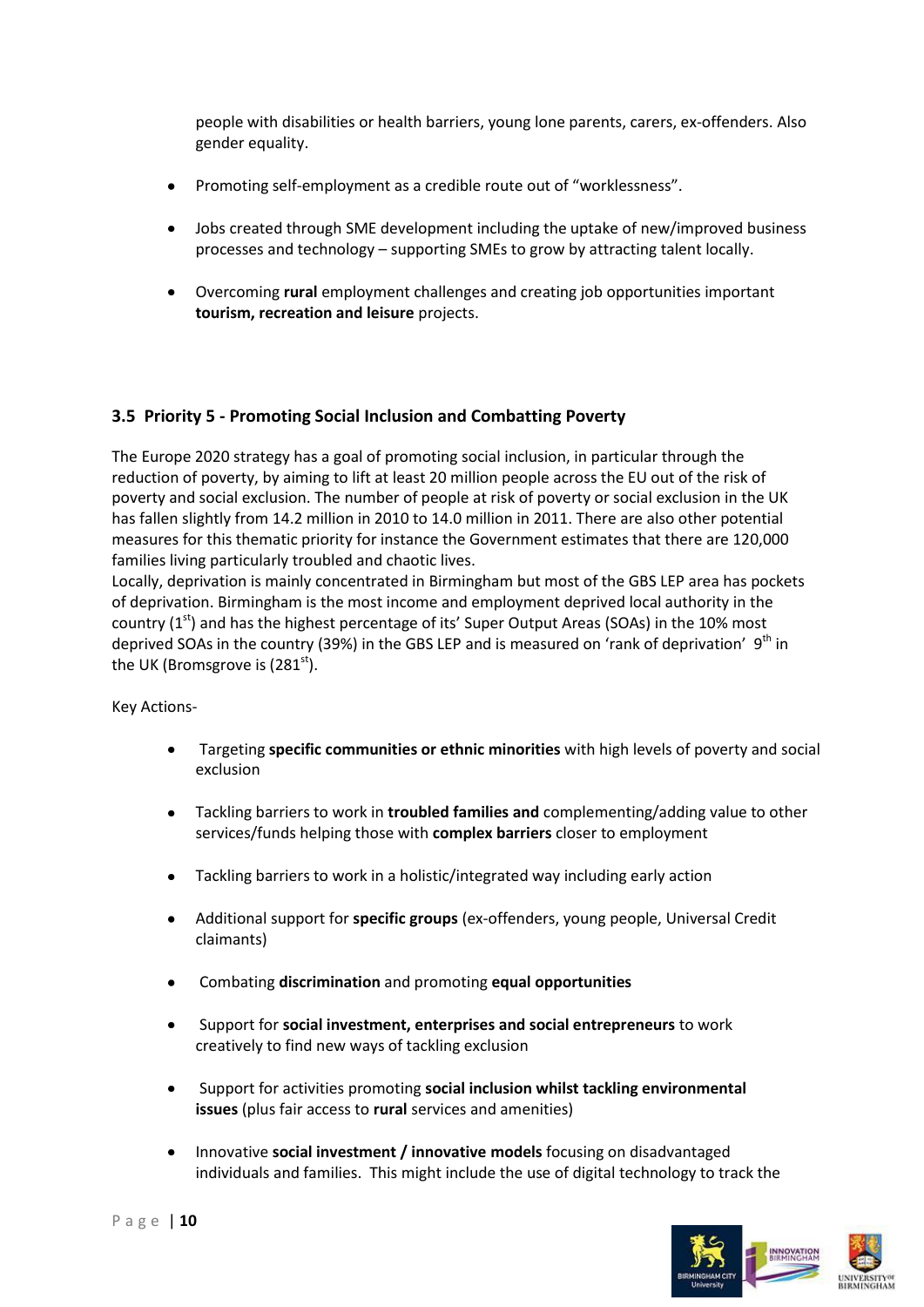progress of individuals and encourage joint agency working.

## **3.6 Priority 6 - Investing in Education Skills and Lifelong Learning**

There have been improvements in skills levels in recent years, but compared to other leading economies the UK could be said to be treading water. It is estimated that one fifth of the UK's productivity gap with competitors such as Germany and the US is caused by a lack of higher level skills. There is also some evidence to suggest a lack of responsiveness of the skills system in the past to the needs of the economy and a mismatch between supply and demand.

Although there has been substantial growth in apprenticeship numbers over recent years (86% since 2009-10 and 114% in advanced apprenticeships), only around 5% of employers currently have apprentices, with a further 4% offering them and 8% planning to offer them in the future181. This is low by international standards. Locally there is a significant variation in areas for those possessing NVQ level 4 or above; Solihull (38.4%) to Tamworth (15.2%) and apart from Solihull all are below UK average.

The picture for skills in the 16-24 age group with no qualifications is marginally more positive, with GBS LEP levels almost reaching the UK average.

These are the specific targets from the Skills Action Plan for 2020:

- Individuals in the top occupational groups to increase to Core City average.
- Individuals with qualifications at NVQ 3 and above to increase to Core City average.
- Individuals with qualifications at NVQ4 and above to increase to Core City average.
- An additional target that will result from these targets being met is that employers in the LEP area reporting skills gaps to be reduced to 15% (the figure is currently 18%)

#### Key Actions-

- Supporting progression within the workplace, improved productivity and access to **entry level jobs** where there are skills gaps**.**
- Support for change in the local economy to meet **skills gaps** at all levels (including  $\bullet$ for SMEs and the social economy).
- Support for skills for specific **industries/sectors identified as driving growth** the GBSLEP area and supporting gaps in **higher level skills** in priority sectors.
- Support for specific intermediate and higher level skills needed for the digital economy.
- $\bullet$ Meeting **cross cutting skills** relevant to many sectors – e.g. customer service, digital or resource efficiency skills.
- Support for **medium sized employers** who create substantial employment opportunities but often fall outside the eligibility guidelines (accepting that this may need to be funded through non-EU sources).

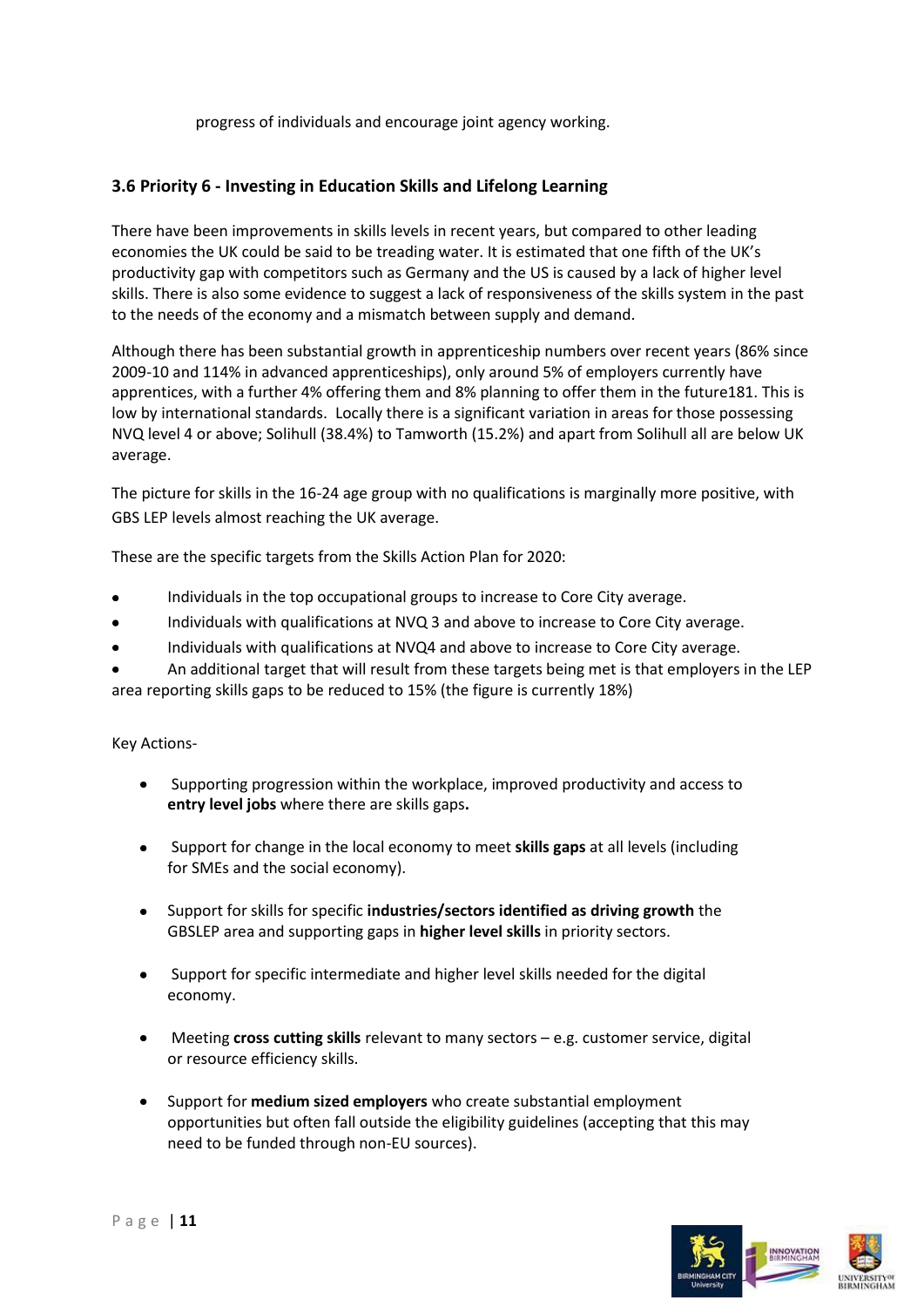- Providing students and graduates the opportunity to gain **work experience** and  $\bullet$ skills e.g. placement and internships and supporting SMEs to do so
- Considering **higher level placements** in the public and private sector e.g. for highly  $\bullet$ skilled individuals in health and life sciences.
- Skills support for **apprentices and traineeships** (including higher level  $\bullet$ apprenticeships).
- Equipping students with the skills **to start and grow a business** to meet local business needs. Enhancing business education links, working with **schools and local employers** on employability programmes.
- Support for **business start-up and enterprise growth** including links to business hubs and informal local space to collaborate, development of business skills in rural areas and support for community based "informal" learning.
- Capacity-building activities, in the form of training, networking measures and to  $\bullet$ activities jointly undertaken by the social partners
- Support specific activities to promote equality and diversity, retention, progression  $\bullet$ and employability in FE and HE

# **4. Concluding remarks**

This strategy will deliver:

- A coherent business support network
- A focus on key strengths and a deepening innovation eco system
- A Low carbon strategy to meet societal needs and grow the low carbon economy
- Targeted investment in skills to support growth
- $\bullet$ Significant reduction in youth unemployment and in activity

Overall the Strategy supports key targeted investments in our opportunities and our strengths whilst tackling barriers to growth to significantly improve the LEP economy, create jobs and enhance the LEP's GVA.